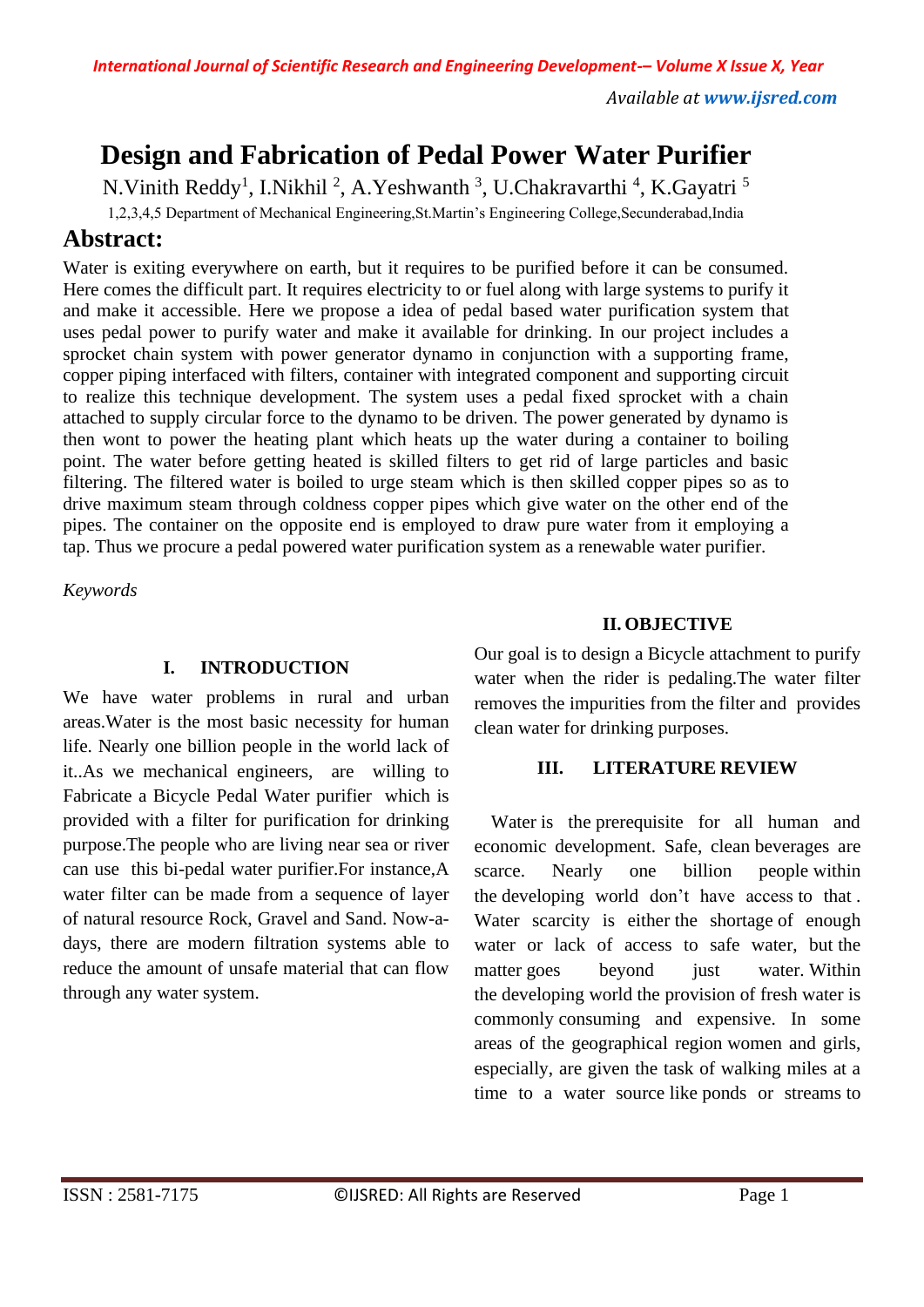gather water for their families. More often than not the water being collected is unsafe and filled with diseases. The global organization estimates that the geographical region alone loses 40 billion hours per annum collecting water; the identical as a complete year's labor altogether of France! A study conducted in 2010 by UNICEF as a study on their Millennium Development Goals (Figure 1) shows that quite  $1 / 4$  of the population in Africa takes longer than half-hour to create one water collection trip. Water results in food security, with continued access to that less crop loss occurs and hunger is reduced. As of today many non-profit organizations have surfaced, all with one goal in common: help fix the water crisis worldwide.

#### **IV. PROBLEM DEFINITION**

#### **Problem Statement**

1)Using of chain drive will leads to increase human effort

2)Effect on overcoming friction is becoming a waste.

#### **Problem Definition**

To overcome the problem of chain drive, belt drive mechanism is used for maximum effort and also it overcomes the problem of friction and whirling.

#### **Proposed methodology:**

In this,the mechanical power is given to the shaft which is connected to a pump mounted on the bicycle.The power produced by pedaling is transferred to rear sprocket, done by chain drive mechanism.The rear sprocket is connected to pulley which is connected to another pulley on same shaft and axes.The power produced is supplied to rear sprocket and to  $1<sup>st</sup>$  pulley and to the second pulley.on shaft,from there it is supplied to the pump.

Pump inlet is connected to surge tank pump.outlet is connected to the water purifier for purification with this setup water can be purified when it is needed.

#### **Working principle**

There are three major principles of bicycle powered water purifiers.

1.Power transmission through chain drive.

2.Bernoulli's Principle.

3.Power transmission through pulley belt arrangement.

#### **1.Power transmission through Chain drive**

Most of the power transmission is connected to the rolling are known as the transmission chain.chain drive is provided in the bicycle and motorcycles.It is also used in a wide variety of machines besides vehicles.The chain drive can transmit the mechanical power from one place to another place.

#### **2.Bernoulli's principle**

It is a concept of fluid dynamics.The speed of a fluid increases pressure decreases.A better pressure pushes(moves forward)fluid towards lower pressure.The change in exceedingly fluid speed must be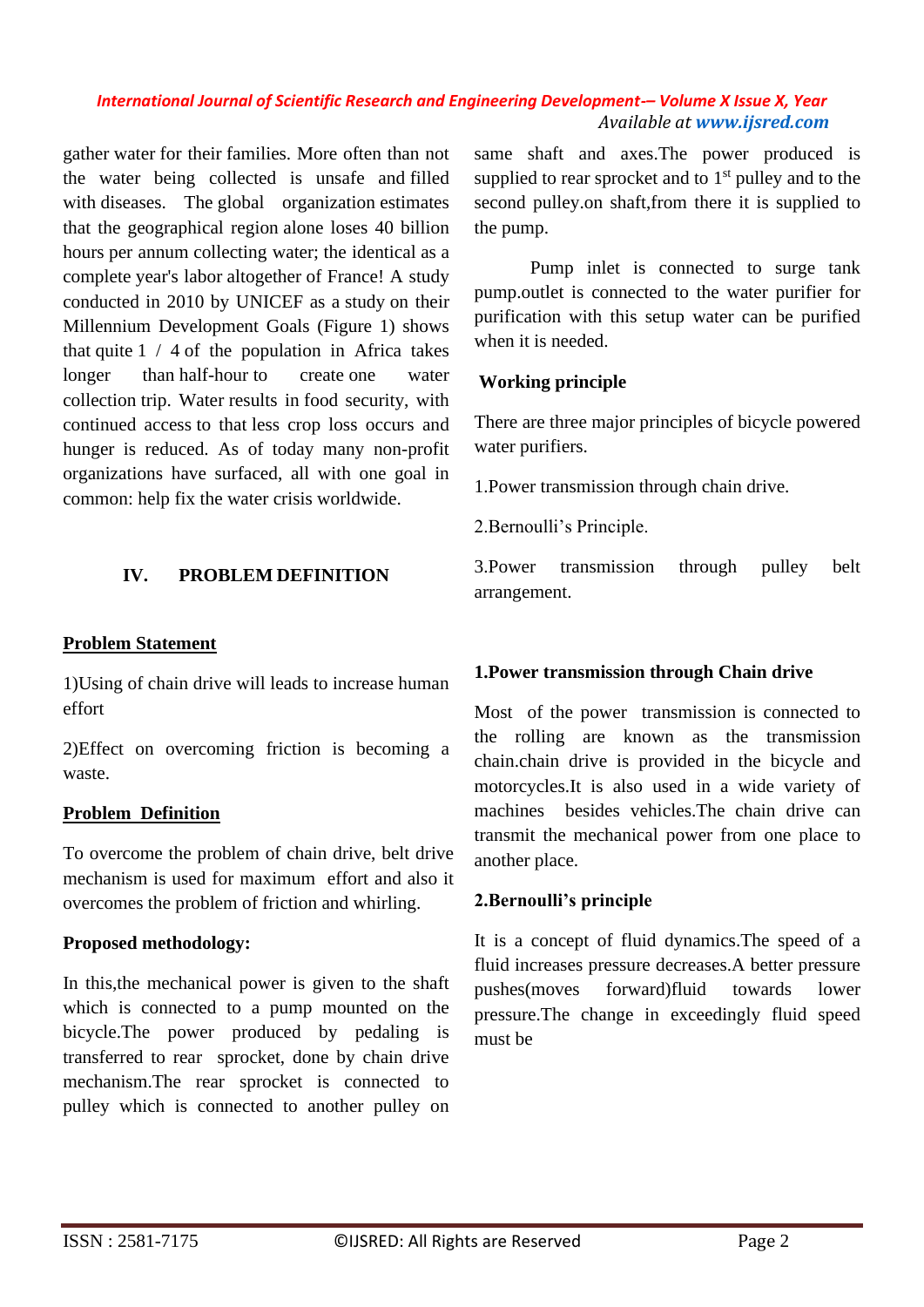Matches by a change in pressure(force)be approximate in water,air or any other fluid that should be a very low viscosity

# **3.Power transmission through pulley belt arrangement**

The belt is fixed to a material that is linked between the two or more shafts. Belts are the most affordable utility of power transmission shafts that will not be axially aligned.The belt runs Smooth and less noise and the cushion motors (fabric case filled with soft material) and bearings against load changes.The belt moves in the circular motion.

#### **Current Products**

Currently two products consisting of bicycle powered filtration systems exist. These are the Japanese-based Cycloclean and Aqueduct.

#### **Cycloclean**

The only company that fabricates a bicycle powered water filtration system. The product is essentially made for emergency use, it consists of having a purifying case attached on a rear seat of the bicycle and because of its design the user can ride it to any destination where it may be difficult for other types of transportation to access. The bike is capable of purifying almost any type of water source i.e. ponds, rivers, lakes, bathtub and pools . The device is powerful enough to siphon water from a depth of five meters . The purifying system consists of three filters, a pressure pump, two water hoses and one manual fitting as illustrated in Figure 2. It should be emphasized that the system is capable of producing 5 liters of clean water every minute. Furthermore, the bike only works in a stationary position and does not contain a form of storage.



**Schematic of Cycloclean**

**WATER FILTERS**

Water filtration systems have changed the way we've been ready to consume our water on a daily basis. A filter generally removes any impurities by flowing the water through a series of screens where the unwanted particles are going to be absorbed or caught onto a screen mesh. The kinds of filters have progressively advanced since the 19th century. There are various processes used counting on the sort of contaminants being removed.

Several methods out there don't require the utilization of such advanced materials also.As an example, a filter is made up of a sequence of layers of natural resources: rock, gravel, or sand. Figure 4 shows a pillow-stuffing filter where cloth, gravel or sand, and rocks are accustomed to filter water. This can be an early technique that utilizes natural resources to filter large contents out of the water. However, the method requires boiling water so as to get rid of any harmful bacteria which will cause an individual to be ill. Nowadays, there are modern filtration systems ready to reduce the quality of unsafe material which will flow through any water system.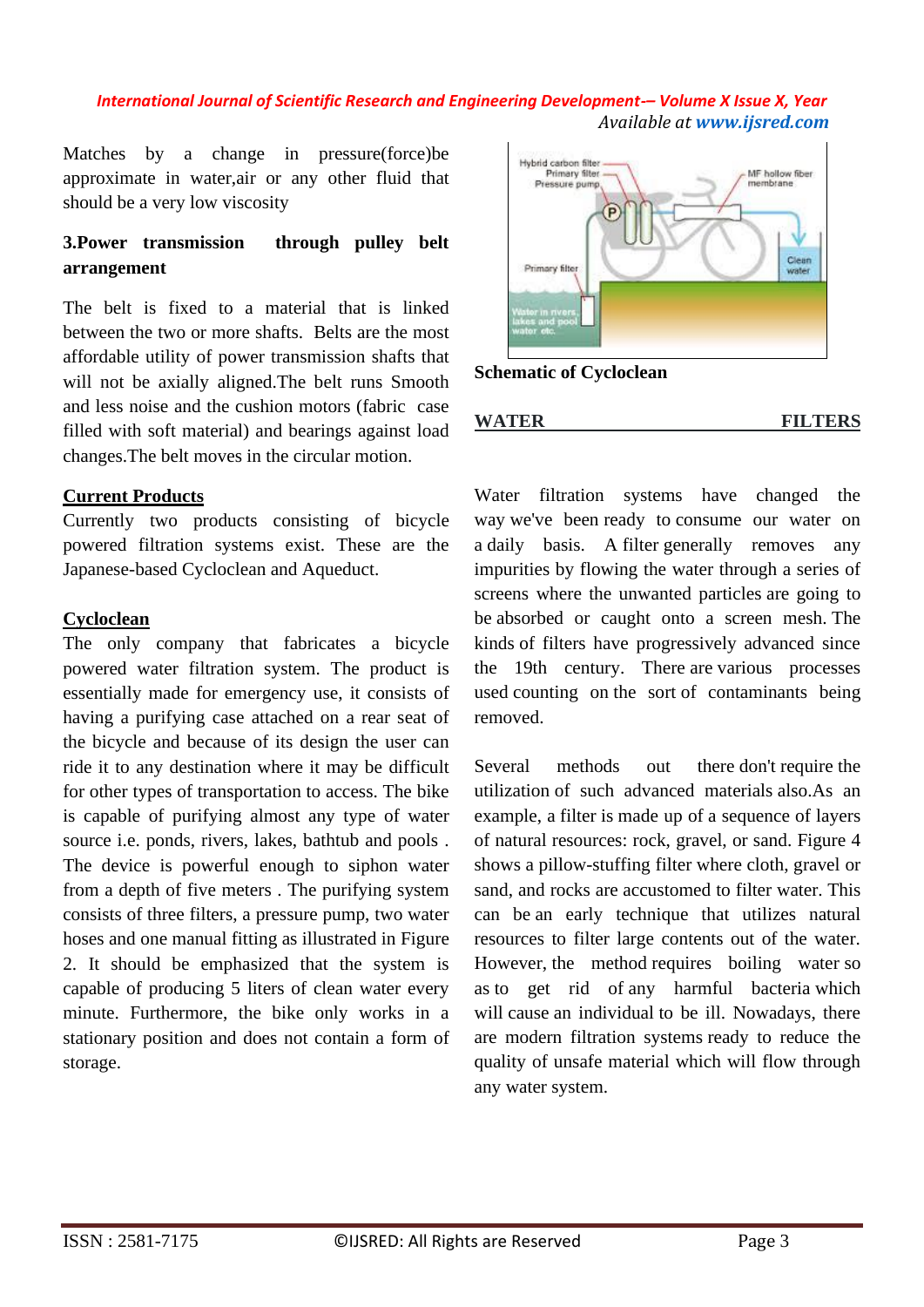

Figure 4 : Pillow Stuffing Filter

One modern filtration system is three-step water purification consisting of three stages: Sediment filter, Kinetic Degradation Fluxion (KDF) Filter, and an activated carbon filter. The first layer is the sediment filter, as seen in Figure 5 that can remove any large matter from the water. These filters are generally made of pleated cellulose: a collection of natural fibers that are densely compacted. The KDF filter is the stage where the excess chlorine is removed and converted to chloride. The last step in this procedure flows through an

Activated carbon filter.The charged carbon particles attract other charged contaminants such as heavy metals,lead and copper.



**Pleated Cellulose Filter (Sediment Filter)**



**Reverse Osmosis Filtration System**

There are other unique and complex water filtrations systems, such as the reverse osmosis process, that can eliminate almost any contaminants, including radioactive particles. As shown in pillow stuffing filters, reverse osmosis is a high pressure-driven filtering system that uses a quantity of filters and membranes to eradicate most contaminates. However, removing some of these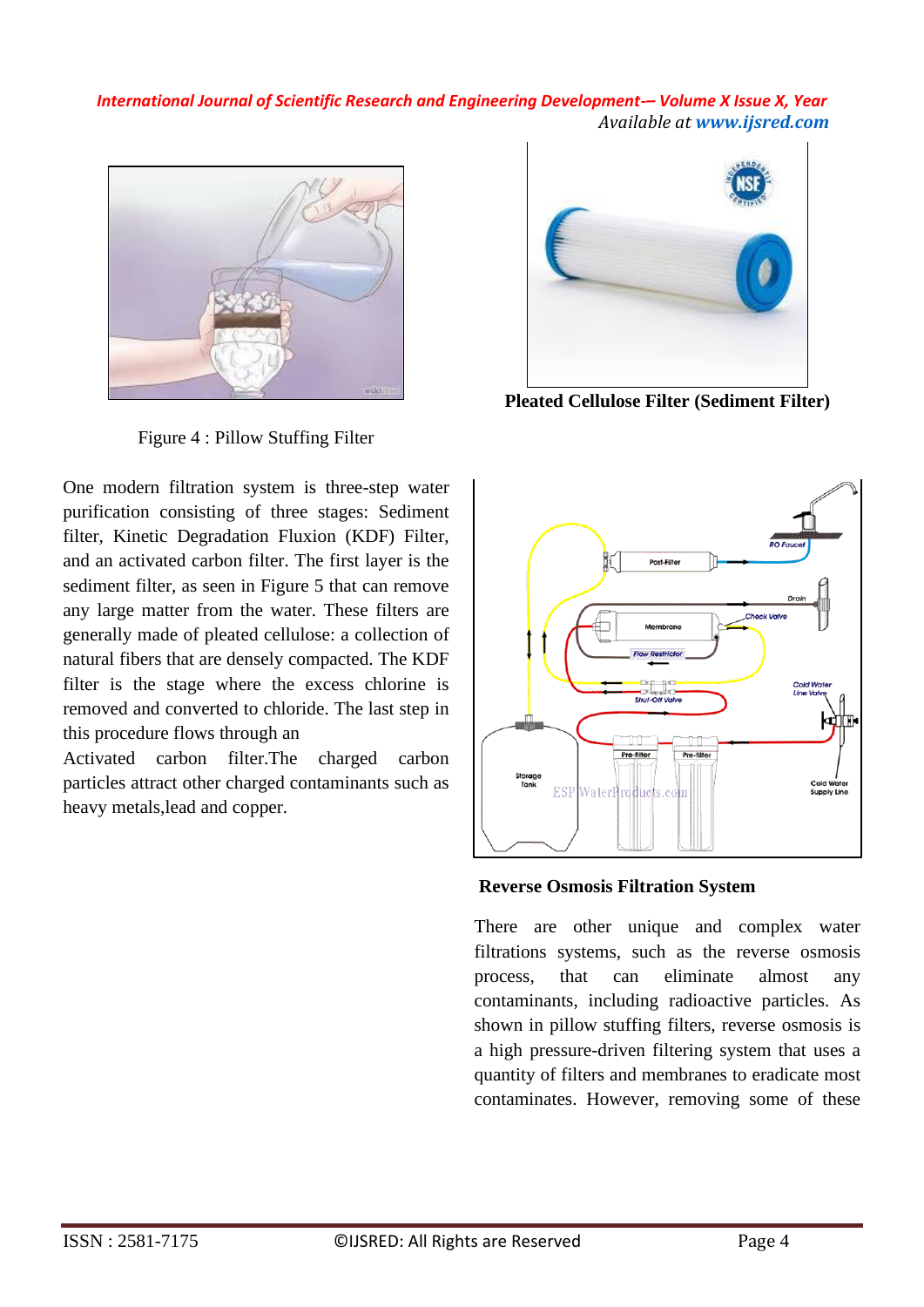essential minerals does not mean the water is safe to drink. Also, this approach can be generally expensive since there are a variety of filters required to flow the water through.

| <b>TYPICAL REJECTION CHARACTERISTICS OF R.O. MEMBRANES</b><br>Elements and the Percent R.O. Membranes will remove                                                                                                              |                                                                                                                                                                                                                                                                                |
|--------------------------------------------------------------------------------------------------------------------------------------------------------------------------------------------------------------------------------|--------------------------------------------------------------------------------------------------------------------------------------------------------------------------------------------------------------------------------------------------------------------------------|
| Sodium<br>Sulfate<br>Calcium<br>Potassium<br><b>Nitrate</b><br>Iron<br>Zinc<br>Mercury<br>Selenium<br>Phosphate<br>Lead<br>Arsenic<br>Magnesium<br>Nickel<br>Fluoride<br>Manganese<br>Cadmium<br>Barium<br>Cyanide<br>Chloride | $85 - 94%$<br>$96 - 98%$<br>$94 - 98%$<br>85 - 95%<br>60 - 75%<br>$94 - 98%$<br>$95 - 98%$<br>$95 - 98%$<br>$94 - 96%$<br>$96 - 98%$<br>$95 - 98%$<br>$92 - 96%$<br>$94 - 98%$<br>$96 - 98%$<br>85 - 92%<br>$94 - 98%$<br>$95 - 98%$<br>$95 - 98%$<br>$84 - 92%$<br>$85 - 92%$ |
| % may vary based on membrane type water pressure, temperature & TDS                                                                                                                                                            |                                                                                                                                                                                                                                                                                |

#### **Typical rejections using Reverse Osmosis**



# **3-Way Inline Water Filter**

# **3-Way Inline Water Filter** :

This product includes the entire package where the filtration is inexpensive and removes any harmful

bacteria that may be found in ponds, lakes, rivers, canals, etc.

#### **MAIN COMPONENTS**

- 1. Bicycle
- 2. Power transmitting unit (Chain drive from rear wheel hub to pump shaft)
- 3. Inlet and outlet tubes of the Centrifugal pump
- 4. Bucket of water
- 5. Filter
- 6. Sprocket

#### **SPROCKET**



# **CRANK ARM**